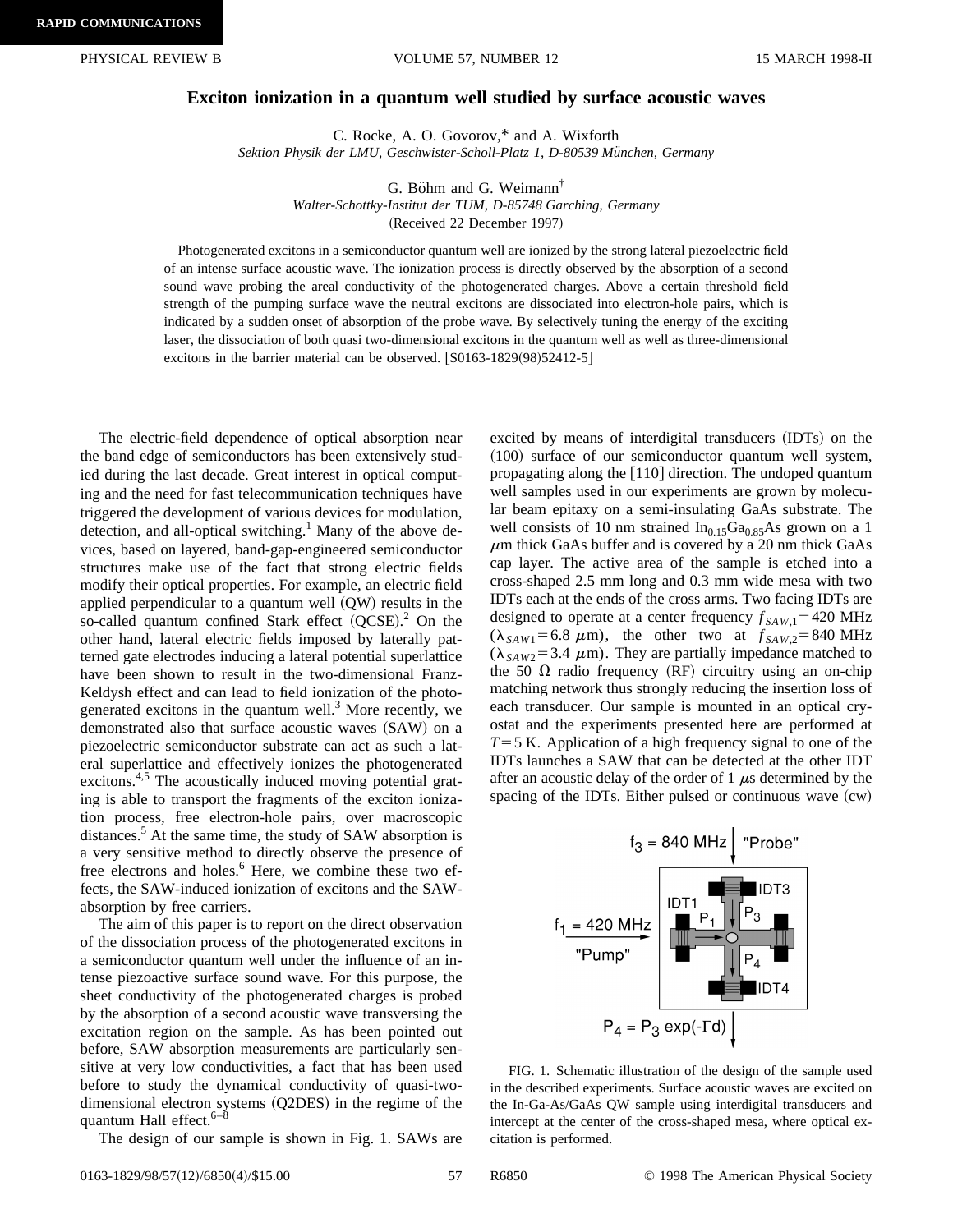



FIG. 2. Time-integrated PL-spectra of excitonic interband transitions of the In-Ga-As  $QW$  (a) and in the barrier (bulk) GaAs material (b). As the SAW power  $P_1$  is increased above a critical threshold power, the PL intensities strongy decrease due to the efficient dissociation in the acoustically induced lateral electric field. An offset between traces  $(a)$  and  $(b)$  is introduced for clarity.

operation of the SAW transducers is possible. Both SAWs intercept at the center of the cross-shaped mesa structure. Light from a titanium-sapphire laser is used for optical interband excitation in an area of  $A = \pi (100 \ \mu \text{m})^2$  in the center of the cross-shaped mesa. The photoluminescence (PL) of the sample is analyzed in a triple grating spectrometer. Either a photomultiplier or a charged coupled device (CCD) serve as a detector.

As has been demonstrated before, the lateral piezoelectric fields of a SAW can be strong enough to field ionize photogenerated excitons in a quantum well.<sup>4,5</sup> The resulting free electrons and free holes are then spatially separated and efficiently trapped in the wells of their respective potential minima induced by the SAW. Thus, the recombination probability of the electrons and holes is greatly suppressed, resulting in a quenched PL intensity. This ionization and subsequent quenching of the PL under the influence of a SAW is shown in Fig. 2. Both for quasi-two-dimensional quantum well excitons  $(a)$ , as well as for three-dimensional excitons in the bulk  $(b)$ , a strong reduction of the PL intensity is observed, if the SAW power is increased. For 3D excitons, this reduction has also been observed recently by another group,<sup>9</sup> where the various quenching behavior of bound and free excitons has been discussed in detail. Our experimental results quantitatively agree with those obtained there. For the highest pump power levels shown in the figure, a complete suppression of the PL both in the quantum well and in the bulk can be achieved.

The inset of Fig. 3 shows the observed PL intensity for an optical excitation energy  $E_{las} = 1.59$  eV and  $P_{las} = 5 \mu$ W under the influence of the ''pumping'' SAW. We plot the intensity of different PL lines versus the power of the incident SAW in the regime between  $P_1 = -20$  dBm and  $P_1 =$ +10 dBm. For lower power levels, that have been omitted in the inset, the PL remains nearly unaffected, whereas for  $P_1$  higher than  $-20$  dBm a strong decrease of the PL signals is observed. It is interesting to note that the ionization thresholds for the different excitonic lines differ by a considerable amount. In the case of bulk excitons, this observation is consistent with the one reported in Ref. 9, where a complete quenching of the PL, however, has not been observed.



FIG. 3. Transmitted SAW intensity  $P_4$  of the "probe" SAW as a function of the incident pump SAW intensity  $P_1$ . Above a critical pump intensity, the optically generated excitons are effectively dissociated into separated stripes of electrons and holes, which results in a sudden onset of the attenuation of the probe pulse. The inset depicts the PL intensity variation of the different transitions in Fig. 2 with acoustic power  $P_1$ .

The fact that the ionization thresholds of PL intensity in the inset of Fig. 3 are different for different excitons can be understood in terms of the exciton binding energy  $E_B$ . We can expect that excitons with larger binding energy are more stable against dissociation by an electric field. While  $E_B$  for free quasi-2D excitons in In-Ga-As QWs is about 8–9  $meV<sub>10</sub>$ , the corresponding value for free excitons in bulk GaAs is only about 5 meV. Thus the ionization threshold power for 2D-excitons is larger than the one for free bulk excitons. Similarly, the bound bulk exciton lines in the inset of Fig. 3 are suppressed at higher SAW powers in comparison with free bulk excitons because the binding to impurities also increases  $E_B$ .

We now focus on the observation of the exciton dissociation into free electrons and holes being trapped and confined in the traveling potential wells of the propagating intense SAW. For this purpose we monitor the transmitted intensity *P*<sup>4</sup> of a second SAW propagating perpendicularly to the pump SAW as a function of the acoustic power  $P_1$  of the latter. On the length scale of the SAW, the optically generated excitons behave like neutral particles as their effective Bohr radius is much smaller than  $\lambda_{SAW}$ . The areal conductivity related to the field induced polarization of the excitons is negligible, so we do not expect any screening of the piezoelectric potential of the transmitted SAW and hence no attenuation as described in Ref. 6 However, once the excitons are field ionized, their ''fragments''—electrons and holes—are spatially separated and subsequently confined in the lateral potential wells of the pump SAW. Now the probe SAW encounters many parallel stripes of free electrons and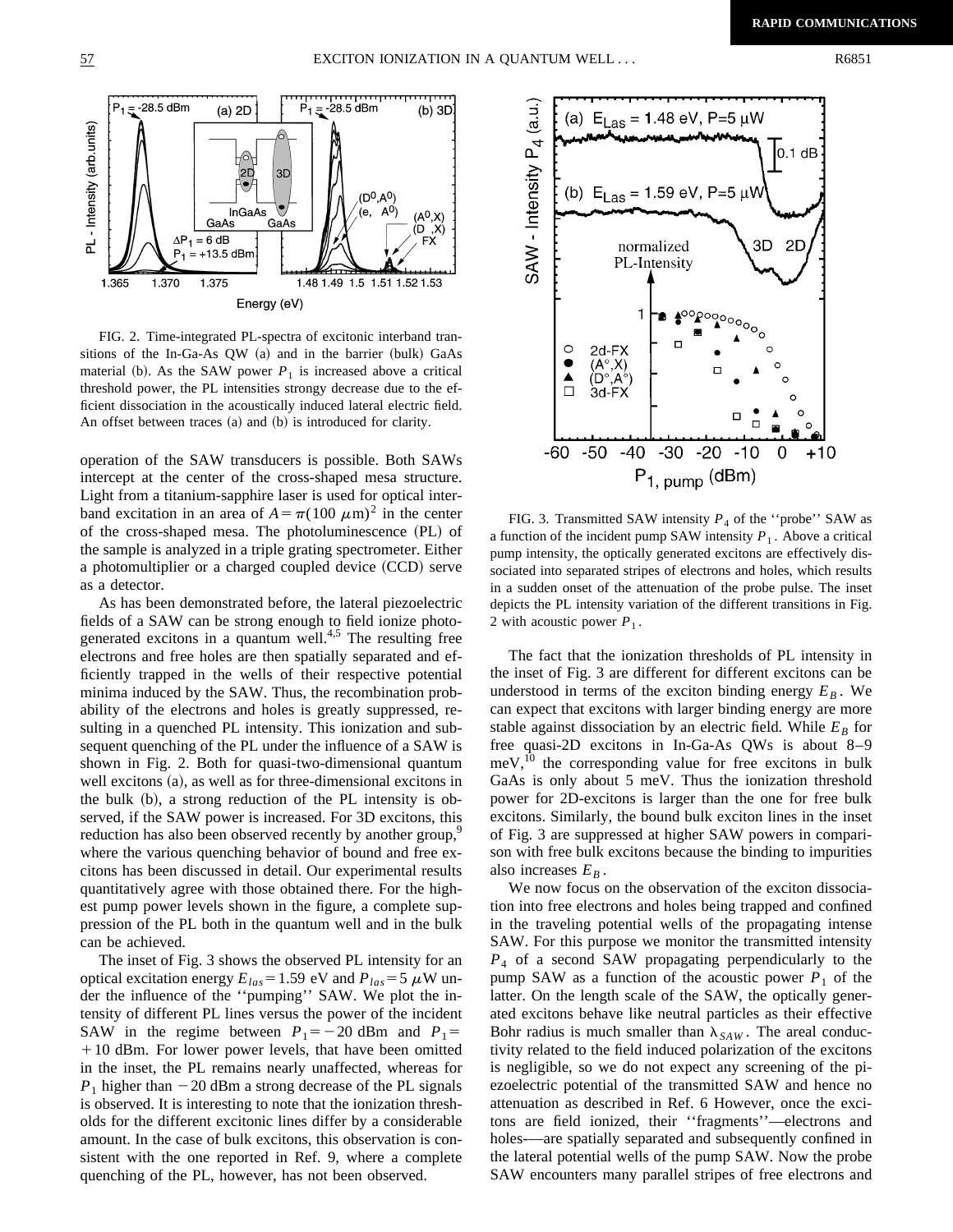holes, resembling a lateral *nipi* structure with a period  $\lambda_{SAW1}$ . Those electrons and holes are free to move along the direction normal to the propagation of the pumping and confining SAW and are therefore expected to interact with the second SAW according to their areal conductivity.

This is exactly what we observe experimentally. The result is shown in Fig. 3, where we plot the transmitted SAW intensity  $P_4 = P_3 \exp(-\Gamma d)$  as a function of the power  $P_1$  of the pumping SAW and for two different optical excitation energies  $E_{las}$ , as will be discussed below.  $P_3$  is the incident power of the ''probe'' SAW, *d* is the length of the interaction region, which in our case corresponds to the width of the pumping SAW path, namely  $d=0.3$  mm. For a 2D system the attenuation coefficient  $\Gamma$  is given by<sup>6</sup>

$$
\Gamma = k \frac{K_{eff}^2}{2} \frac{\sigma/\sigma_M}{1 + (\sigma/\sigma_M)^2}.
$$
 (1)

Here,  $k=2\pi/\lambda_{SAW}$  denotes the SAW wave vector,  $K_{eff}^2$  $=6.4\times10^{-4}$  is the electromechanical coupling constant for GaAs and the given crystal orientation,  $\sigma$  is the sheet conductivity of a two-dimensional conducting layer close to the crystal surface where the SAW is propagating, and  $\sigma_M$  $=3.4\times10^{-7} \ \Omega^{-1}$ , a critical conductivity where maximum attenuation occurs. We believe that for the experiment described here, expression  $(1)$  is a good approximation even for the case of the 3D excitons and of the lateral and moving 2D *nipi* structure, as the stripes of electrons and holes confined in the potential wells of the SAW are still way too wide to exhibit one-dimensional behavior. The relevant conductivity  $\sigma$  in (1), however, should be taken as an averaged conductivity of both electrons and holes. Also for the 3D excitons, Eq.  $(1)$  may be qualitatively used to describe the SAW absorption as the thickness of the photogenerated charge layer is still smaller than the wavelength of the SAW.

At very low pumping power levels  $P_1$ , the probing SAW is nearly unaffected as indicated by a constant transmitted SAW intensity  $P_4$  over several decades of  $P_1$ . However, for pumping power levels greater than approximately  $P_1$ =  $-10$  dBm, a strong decrease of the transmitted SAW intensity  $P_4$  or equivalently an increase of the attenuation coefficient  $\Gamma$  is observed. This decrease of the probe SAW intensity is strongly dependent on the energy  $E_{las}$  of the exciting laser, as can be seen in the upper two traces in Fig. 3.

In Fig. 3(a), the energy of the incident laser  $E_{las}$  $=1.48$  eV is chosen such that only the In-Ga-As quantum well is optically excited, resulting in a selective population of the QW by photogenerated excitons. For low acoustic pump powers  $P_1$ , their quasistatic conductivity in the QW is negligible, indicated by a constant probe intensity  $P_4$ . However, for  $P_1$   $>$  – 6 dBm, corresponding to a lateral piezoelectric field strength of  $E_1 > 600$  V/cm, the probability for the dissociation of the excitons by field-induced tunneling processes rapidly increases which is marked by a sharp onset of the absorption of the probe SAW. This change in the SAW transmission can be understood by a process as described by Eq.  $(1)$ . The point of minimum transmission (or equivalently maximum attenuation) corresponds to the situation, where the averaged conductivity  $\sigma$  of the spatially separated electrons and holes reaches  $\sigma_M$  as defined above. Further increase of the pumping power  $P_1$  results in an increase of the carrier densities and thus, caused by an increased screening,

in a smaller interaction between the probe SAW and the mobile carriers. The result is a significantly reduced attenuation coefficient  $\Gamma$ . Optical excitation at a laser energy of  $E_{las} = 1.59 \text{ eV}$  [see Fig.  $3(b)$ ] being larger than the band gap of the quantum well barriers leads to the generation of both 3D excitons in this GaAs barrier (bulk) material and in the In-Ga-As quantum well. This simultaneous generation of 2D and 3D excitons is clearly observed in our experiment, as the transmitted SAW intensity exhibits two well defined minima at about  $P_1$ =  $-8$  dBm and  $P_1=0$  dBm. Those minima correspond to maxima in the SAW attenuation  $\Gamma$  as described above. The onset of the SAW attenuation, however, is now shifted towards lower pumping powers of  $P_1 = -13$  dBm, corresponding to a piezoelectric field strength of only *E*<sup>1</sup>  $=$  300 V/cm. This attenuation at smaller pumping powers can be attributed to the dissociation of the 3D excitons in the GaAs barrier material. As the exciton binding energy of 3D excitons is considerably smaller than the one for the 2D excitons in the In-Ga-As quantum well, the piezoelectric fields necessary for ionization will also be smaller. Caused by the variation of the SAW-induced fields with depth into the crystal, the dissociation rate of the 3D excitons also varies with depth. Both this field strength variation as well as the pres-

ence of many different excitonic states with different binding energies in 3D will result in a somewhat smoother onset of SAW attenuation in the 3D case as compared to the 2D case. Note, that the onset of exciton ionization, indicated by the onset in the SAW absorption, agrees very well with the decrease of the PL intensity of the most intense neutral acceptor bound exciton  $(A^0, X)$  as shown in the inset of Fig. 3.

As was mentioned before, the quenching of the PL arises from field ionization of excitons in the presence of an intensive SAW. It is interesting to estimate the tunneling ionization time of excitons for the characteristic SAW power when the SAW starts to quench the PL signal. For example, the 2D free exciton PL intensity drops to the half of its initial value (see inset of Fig. 3) at the SAW power of  $P_1 = -1$  dBm. The corresponding amplitude of an in-plane electric field  $F_{\parallel}$  induced by SAW can be calculated and is about 1 kV/cm. The tunneling ionization time for free 2D excitons  $\tau_{ion}$  in a uniform electric field is given by<sup>2</sup>

$$
\tau_{ion} \simeq \frac{\sqrt{\pi}}{64} \frac{\hbar}{R} \left( \frac{eF_{\parallel} a_0^*}{R} \right)^{1/2} \exp\left( \frac{4}{3} E_B \frac{\sqrt{2 \mu E_B}}{\hbar eF_{\parallel}} \right), \qquad (2)
$$

where  $a_0^* = \epsilon \hbar^2/e^2 \mu = 14$  nm is the effective Bohr radius,  $\mu^{-1} = m_e^{-1} + m_h^{-1}$  is the reduced mass, and  $R = \mu e^4/2\hbar^2 \epsilon^2$ . Using  $m_e = 0.063m_0$ ,  $m_h = m_{hh} = 0.2m_0$ ,  $\epsilon = 13$ , and  $E_B$  $\approx 8.5$  meV<sup>10</sup> we get from Eq. (2) an estimation  $\tau_{ion}$  $\approx$  0.35 ns for an in-plane electric field of 1 kV/cm. We can suppose that the excitons can be effectively ionized in free electrons and holes if the exciton life-time due to radiative processes  $\tau_{rad}$  at zero electric field is comparable or greater than the tunneling-ionization time. The measured value of  $\tau_{rad}$  in time-resolved experiments on GaAs-based QWs at low temperatures is in the range of  $0.4-1.5$  ns.<sup>10–12</sup> Thus one can see that our estimation for  $\tau_{ion}$  is of the same order of